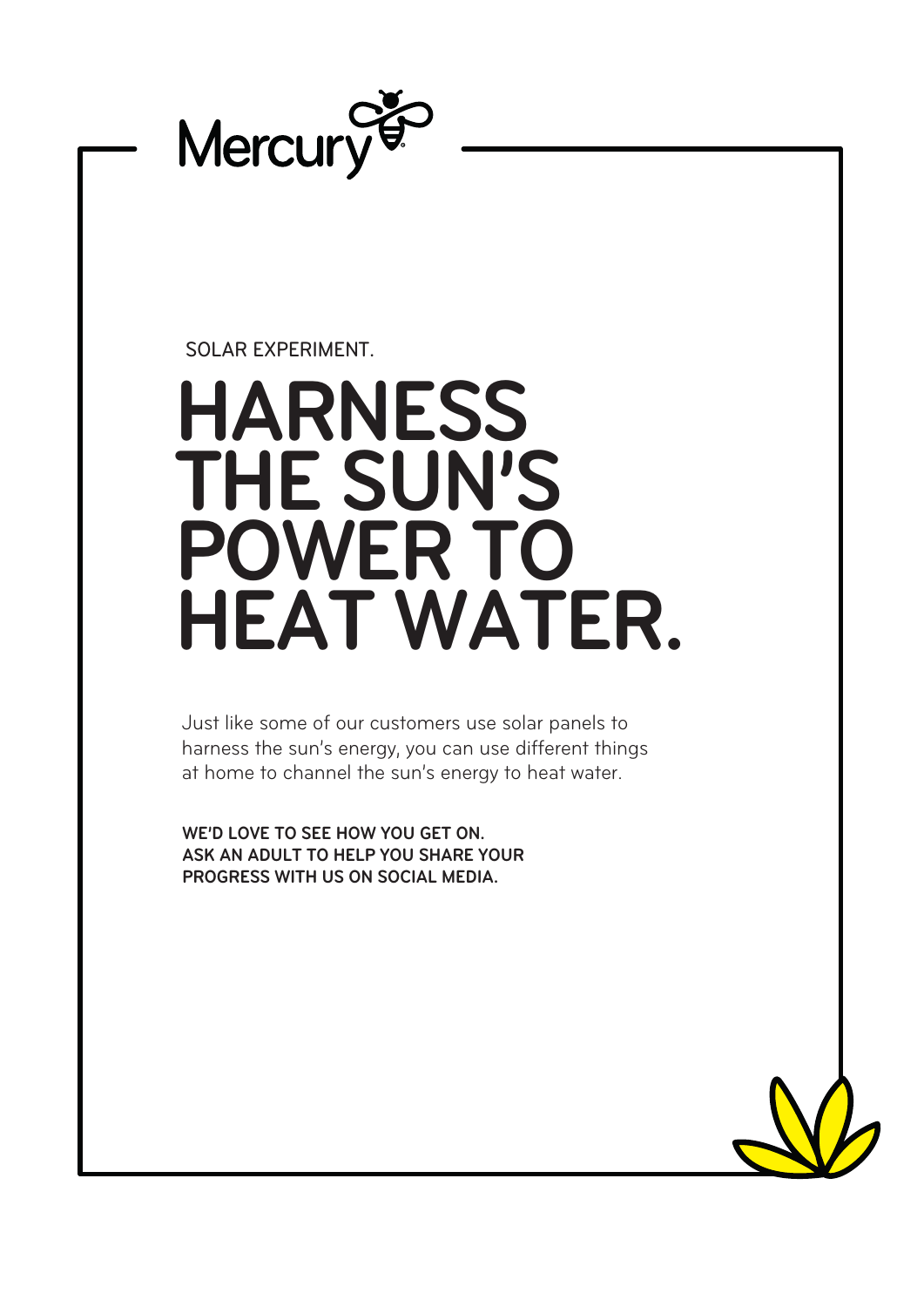## **SOLAR EXPERIMENT**

(DON'T FORGET TO CHECK WITH AN ADULT BEFORE STARTING THIS EXPERIMENT)

| <b>THREE IDENTICAL CUPS</b><br><b>PLASTIC WRAP OR A PLASTIC</b><br><b>BAG TO COVER ONE CUP</b><br><b>DIRECTIONS:</b> |                                                              |                                                   | <b>TWO SHEETS OF WHITE PAPER</b><br>& ONE SHEET OF BLACK PAPER<br><b>Index</b><br><b>ONE THERMOMETER</b><br><b>A PEN TO RECORD</b><br><b>YOUR RESULTS</b> |  |                                                 |                 |                                                   |                                                               |                                                   |                                 |                                            |
|----------------------------------------------------------------------------------------------------------------------|--------------------------------------------------------------|---------------------------------------------------|-----------------------------------------------------------------------------------------------------------------------------------------------------------|--|-------------------------------------------------|-----------------|---------------------------------------------------|---------------------------------------------------------------|---------------------------------------------------|---------------------------------|--------------------------------------------|
|                                                                                                                      |                                                              |                                                   |                                                                                                                                                           |  |                                                 |                 |                                                   | PRINT OUT OR COPY DOWN THE BELOW TABLE TO TRACK YOUR RESULTS. |                                                   |                                 |                                            |
|                                                                                                                      |                                                              |                                                   |                                                                                                                                                           |  |                                                 | <b>CUP NAME</b> | <b>TIME</b><br><b>TEMPERATURE</b><br><b>TAKEN</b> | <b>PRE-TEST</b><br><b>TEMPERATURE</b>                         | <b>TIME</b><br><b>TEMPERATURE</b><br><b>TAKEN</b> | POST-TEST<br><b>TEMPERATURE</b> | <b>DIFFERENCE IN</b><br><b>TEMPERATURE</b> |
| <b>CONTROL CUP</b>                                                                                                   |                                                              |                                                   |                                                                                                                                                           |  |                                                 |                 |                                                   |                                                               |                                                   |                                 |                                            |
| <b>PLASTIC</b><br><b>TEST CUP</b>                                                                                    |                                                              |                                                   |                                                                                                                                                           |  |                                                 |                 |                                                   |                                                               |                                                   |                                 |                                            |
| <b>BLACK</b><br><b>TEST CUP</b>                                                                                      |                                                              |                                                   |                                                                                                                                                           |  |                                                 |                 |                                                   |                                                               |                                                   |                                 |                                            |
| $\overline{2}$                                                                                                       |                                                              |                                                   |                                                                                                                                                           |  |                                                 |                 |                                                   |                                                               |                                                   |                                 |                                            |
|                                                                                                                      |                                                              | 3                                                 |                                                                                                                                                           |  |                                                 |                 |                                                   |                                                               |                                                   |                                 |                                            |
| <b>CONTROL</b>                                                                                                       | <b>PLASTIC</b><br><b>BLACK</b><br><b>TEST</b><br><b>TEST</b> |                                                   |                                                                                                                                                           |  | <b>PLASTIC</b><br><b>CONTROL</b><br><b>TEST</b> |                 |                                                   |                                                               |                                                   |                                 |                                            |
| Label each cup:<br>• Control cup                                                                                     |                                                              | Find a sunny<br>location in your<br>home to place |                                                                                                                                                           |  |                                                 |                 |                                                   |                                                               |                                                   |                                 |                                            |



**WE'D LOVE TO SEE HOW YOU GET ON. ASK AN ADULT TO HELP YOU SHARE YOUR PROGRESS WITH US ON SOCIAL MEDIA.**